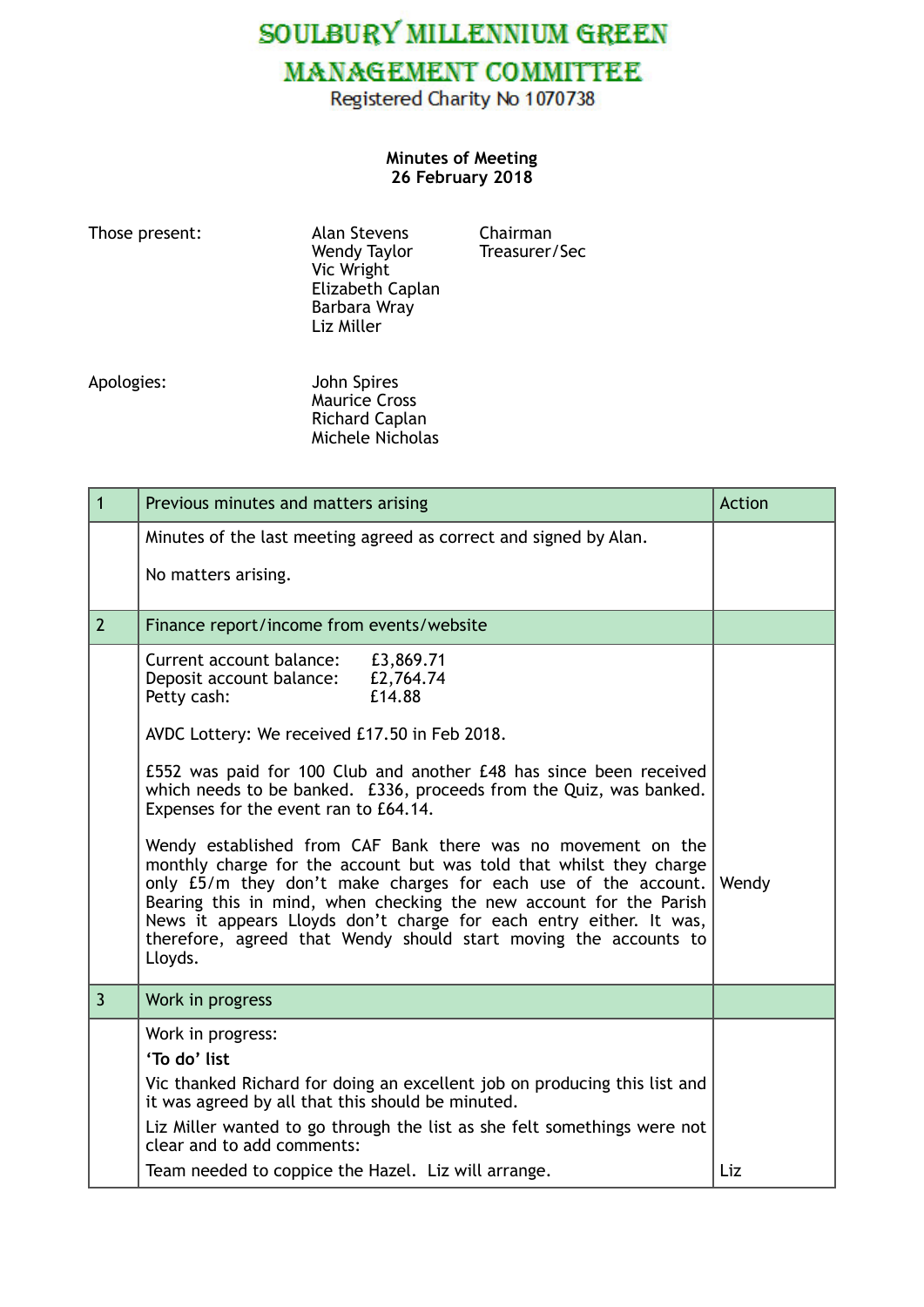|                | Woodland area work is essentially to tidy up, clear overgrowth to let<br>light in. Liz was worried that wood taken away would spoil habitats<br>dependant on it. This is not what is intended. It is the wood chopped<br>down by previous maintenance work and which was just left for people<br>to fall over.                                                                                                                             |                                   |
|----------------|--------------------------------------------------------------------------------------------------------------------------------------------------------------------------------------------------------------------------------------------------------------------------------------------------------------------------------------------------------------------------------------------------------------------------------------------|-----------------------------------|
|                | Liz was worried about the pond in that it was never envisaged as a pond.<br>It is a swale which will dry out in the summer. However, it is hoped that<br>a lot of the water that collects on the grass area will drain into it.                                                                                                                                                                                                            |                                   |
|                | Bottleneck - it was questioned as to whether we should join up the two<br>areas as they are designed for very different age groups. The tree area<br>and path between them is very unsightly. However, it was considered<br>that if the gate to the exercise zone was moved it might help those<br>parents trying to keep an eye on little ones and the older ones.                                                                        |                                   |
|                | Liz suggested that the Blackthorn be on a programme of being cleared<br>to the floor every three years.                                                                                                                                                                                                                                                                                                                                    |                                   |
|                | Liz has a Mulberry tree she wants planting in the SMG.                                                                                                                                                                                                                                                                                                                                                                                     |                                   |
|                | Liz has also done quite a bit of pruning.                                                                                                                                                                                                                                                                                                                                                                                                  |                                   |
|                | Liz would like to see the annexe left as meadow grass including the<br>poppies.                                                                                                                                                                                                                                                                                                                                                            |                                   |
|                | Alan pointed out that this list was not cast in tablets of stone and was<br>open for discussion. It was put in place for direction.                                                                                                                                                                                                                                                                                                        |                                   |
|                | Information plaque at the stage area: it was felt that a plaque be<br>arranged telling why the stones are where they are and the significance<br>of the diamond shape in the middle of the area. Consideration to be<br>given to Charlie Luxton doing a piece to camera to provide a video for<br>PR purposes/website, etc. It was concerning Liz that all this would get<br>lost in the mists of time if we didn't ensure we recorded it. |                                   |
|                | Liz also asked if the hedge on the lefthand side of the gate can be laid<br>and the ditch cleared. There is Japanese Knotweed in that hedgerow<br>which has had several treatments already. Unknown if the job is<br>completed.                                                                                                                                                                                                            |                                   |
|                | The noticeboard needs sorting out.                                                                                                                                                                                                                                                                                                                                                                                                         |                                   |
| $\overline{4}$ | Events                                                                                                                                                                                                                                                                                                                                                                                                                                     |                                   |
|                | Easter Egg Hunt, 1April:                                                                                                                                                                                                                                                                                                                                                                                                                   |                                   |
|                | Richard on board for hiding eggs, clues. Barbara can do things with cups<br>of tea and cupcakes. Two sets of clues for little kids and bigger kids.<br>Elizabeth will do poster.                                                                                                                                                                                                                                                           | Richard/<br>Barbara/<br>Elizabeth |
|                | <b>Schools Festival: 6 June</b>                                                                                                                                                                                                                                                                                                                                                                                                            |                                   |
|                | No update as Michele not at the meeting. Vic will ensure prize money<br>provided by the Parish Council is on agenda for agreement next month.<br>Alan will email Michele for an update.                                                                                                                                                                                                                                                    | Michele/<br>Vic/Alan              |
|                | Soulfest 2018: 14 July                                                                                                                                                                                                                                                                                                                                                                                                                     |                                   |
|                | It was agreed the charity for this year is PTSD Resolution.<br><b>The</b><br>percentage given will depend on profit made from the event.<br>Resolution will bring gazebo, items for sale and giveaway.                                                                                                                                                                                                                                     |                                   |
|                |                                                                                                                                                                                                                                                                                                                                                                                                                                            |                                   |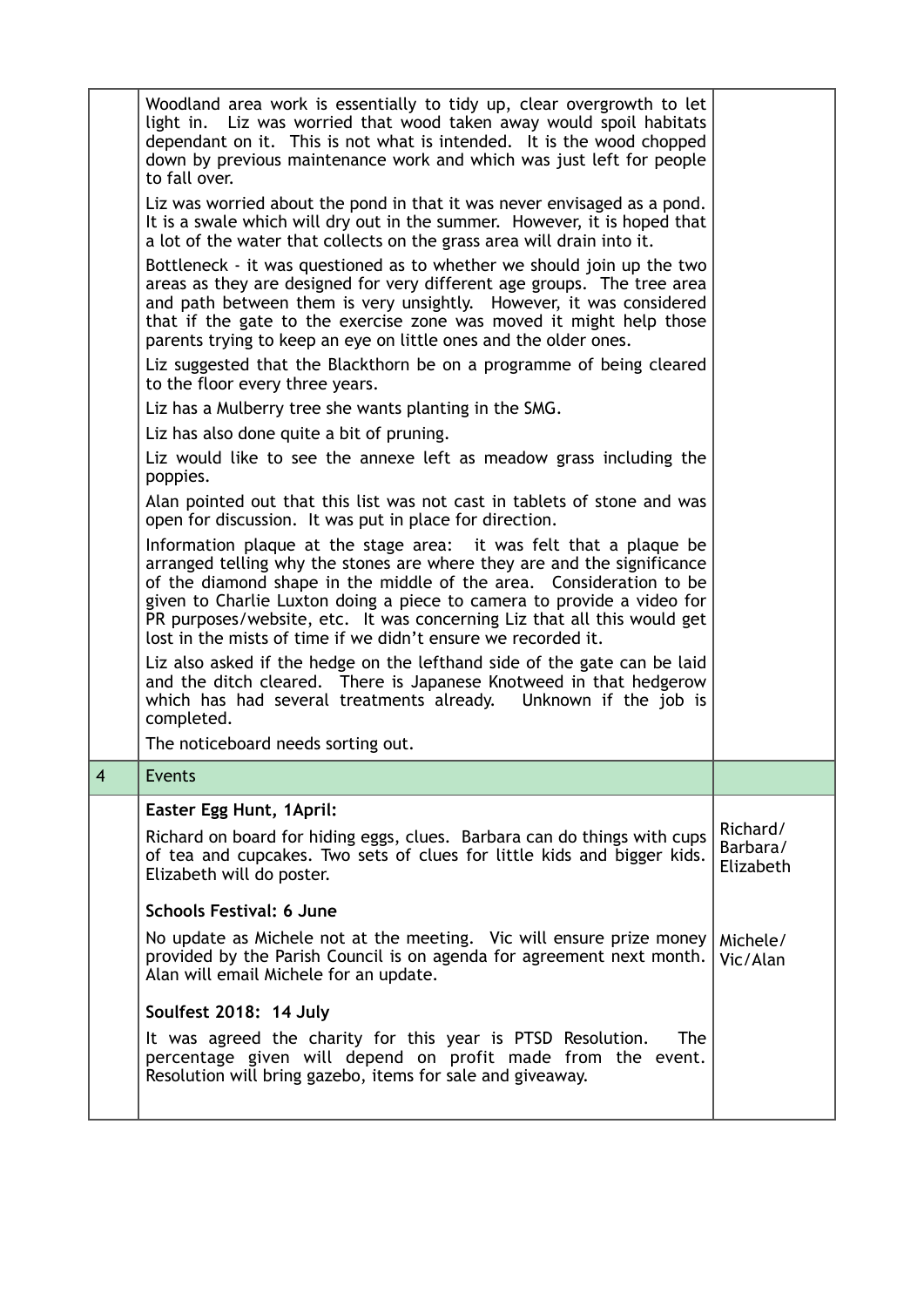|                | Alan has organised loos, obtained a fridge-freezer for use at the BBQ<br>and confirmed the Heath Band for the evening at £250, playing between<br>7:30 and 9:00 pm. Alan/Vic will approach Fixright to see if they<br>construct a covered stage for the band at the lower end of the SMG. It $\vert$ Alan/Vic<br>also appears the band will be bringing fewer cars which will help us.<br>Licence for alcohol and music acquired. Gigaclear will sponsor the<br>event again. Vic asked to arrange insurance for abandonment due to<br>weather, etc. Post-meeting note: this has happened at a one off<br>premium of £50.<br>Alan will contact Michele to establish what is happening with the bands,<br>is Buttles sponsoring the BBQ again, general progress on the event. | Vic<br>Alan           |
|----------------|-----------------------------------------------------------------------------------------------------------------------------------------------------------------------------------------------------------------------------------------------------------------------------------------------------------------------------------------------------------------------------------------------------------------------------------------------------------------------------------------------------------------------------------------------------------------------------------------------------------------------------------------------------------------------------------------------------------------------------------------------------------------------------|-----------------------|
| 5 <sup>5</sup> | 100 Club                                                                                                                                                                                                                                                                                                                                                                                                                                                                                                                                                                                                                                                                                                                                                                    |                       |
|                | The 100 Club was drawn and the winners for January and February are:                                                                                                                                                                                                                                                                                                                                                                                                                                                                                                                                                                                                                                                                                                        |                       |
|                | Gilly<br>January:<br>Isobel Wright<br>February:                                                                                                                                                                                                                                                                                                                                                                                                                                                                                                                                                                                                                                                                                                                             |                       |
|                | Wendy will despatch the cheques. As we have 48 members this year the<br>prize will be £24.00.                                                                                                                                                                                                                                                                                                                                                                                                                                                                                                                                                                                                                                                                               | Wendy                 |
| 6              | Any other business                                                                                                                                                                                                                                                                                                                                                                                                                                                                                                                                                                                                                                                                                                                                                          |                       |
|                | Attracting and Keeping Volunteers' course was very interesting and Alan/Wendy<br>certainly offered guidance.  Community Impact Bucks are there to<br>support charities and we only need ask.                                                                                                                                                                                                                                                                                                                                                                                                                                                                                                                                                                                |                       |
|                | Liz and Alan obtained an application form from Waitrose to be<br>considered for a donation from their Community Matters initiative.<br>Wendy will complete the form. Wendy will also do the same via Tesco's   Wendy<br>website as they run a similar scheme.                                                                                                                                                                                                                                                                                                                                                                                                                                                                                                               |                       |
|                | Vic highlighted the fact that the Community Payback teams might stop<br>and, if they do, work on the green will stop. He was pressing for<br>members of the parish to start helping. Wendy and Alan pointed out<br>that is why Wendy put the article in the Parish News with the 'to do' list<br>so people would understand the work required so they know where they<br>might be able to help. General shouts for help are getting us nowhere.                                                                                                                                                                                                                                                                                                                             |                       |
|                | Wendy is trying to organise the cheque presentation to Pensions4Paws.<br>She has suggested 7 April to P4P and is awaiting a response.                                                                                                                                                                                                                                                                                                                                                                                                                                                                                                                                                                                                                                       | Wendy                 |
| $\overline{7}$ | Date of next meeting                                                                                                                                                                                                                                                                                                                                                                                                                                                                                                                                                                                                                                                                                                                                                        |                       |
|                | The next meeting will be held on Monday, 26 March, 2018 at 19:30 at $ $<br>Wendy's house.                                                                                                                                                                                                                                                                                                                                                                                                                                                                                                                                                                                                                                                                                   | All present<br>please |
|                |                                                                                                                                                                                                                                                                                                                                                                                                                                                                                                                                                                                                                                                                                                                                                                             |                       |

Meeting closed at 21.30 hrs

Distribution: Those present + John Spires, Maurice Cross, Val Redbart, Richard Caplan, Michele Nicholas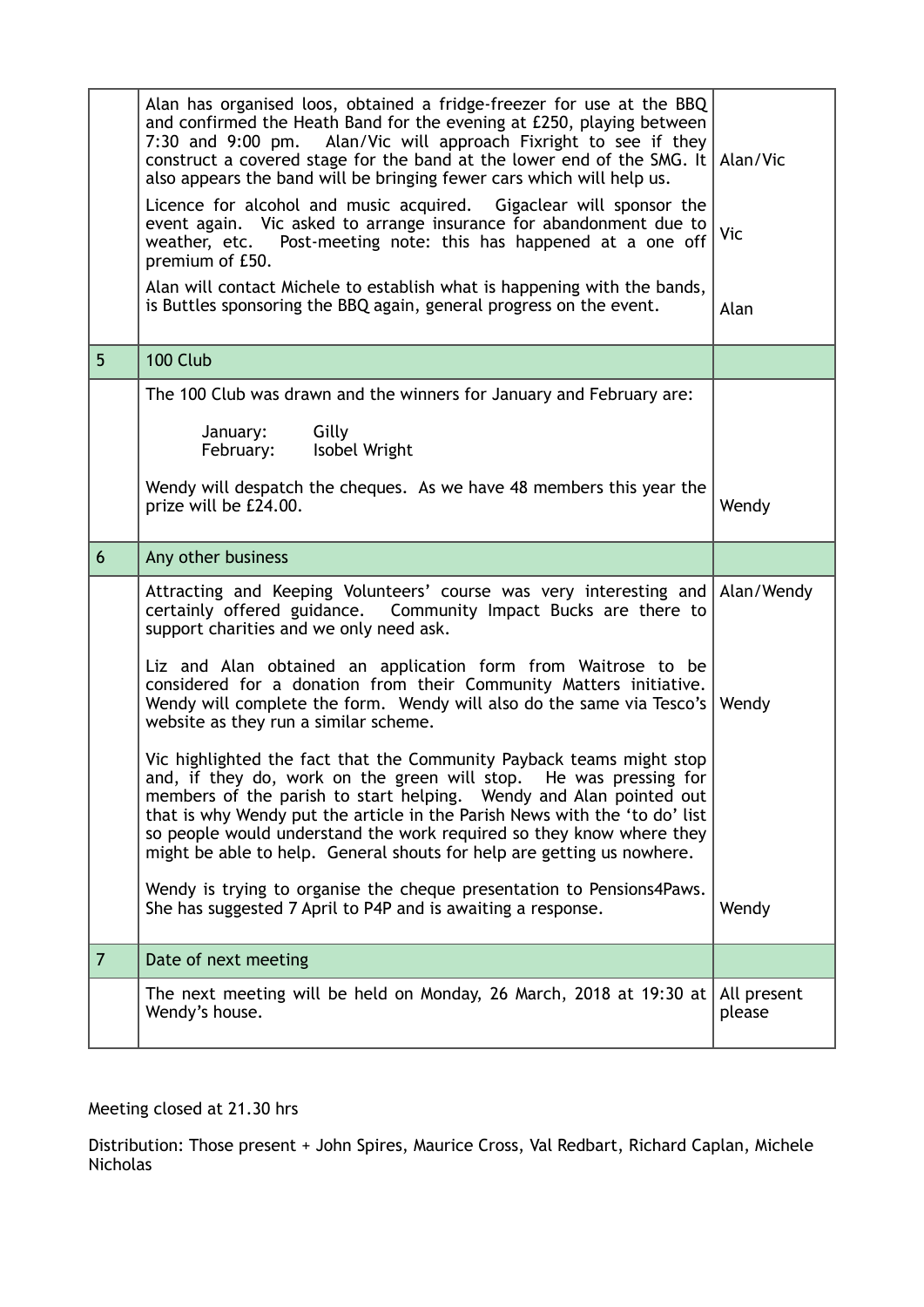# **'To Do' List for 2018**

# **Soil**

Fill all pot holes and level areas Clear/relay BBQ Area (Top Meadow) Done Shift Soil to Annex Level Pond edges (see pond) Level Chicken Area/surrounding pathways Level pond/playground bottle neck

#### **Work Area**

Empty leaf bin into ready compost boxes **Done** Refill leaf bin/rake area **Done**<br>Build small compost boxes/use pre-built boxes **Done** Build small compost boxes/use pre-built boxes Trailer all rubbish to skip Done Rebuild-rear/side and Annex pathways **Constant Congoing** Fix Mower and barrows

#### **Main Park Area**

Fill pot holes and tracks Re-seed carpark area Need to buy seed Clear and re-seed willow fence area Need to buy seed Continuous seasonal mowing

#### **Annex**

Remove top layer of turf for extended poppy beds (shape and size to be decided) How long is the grass to be Replace top soil and compost Plant Poppies/Foxgloves/Hollyhocks Cut back Hazel (Spring) Clear up rear woodland/remove dead wood Chop down extra trees

#### **Side Ponds**

Clear side pond area Remove extra willow Dig new pond holes (Digger?) Reseed new walkways Collect and store dead wood at rear of ponds

#### **Main Pond**

Level and shape pond edges Clear under trees Remove final stumps Fix picnic bench to bottle neck pond edge Tidy inner pond edges and remove debris Hope for a liner! Pray if so inclined !

# **Bottleneck**

Raise and level Clear area under trees between play zones Repair and repaint exercise zone fence Dig drainage pipe to pond Either:

- 1) Create new path between play area and exercise zone
- 2) Join play area and work zone into one large area